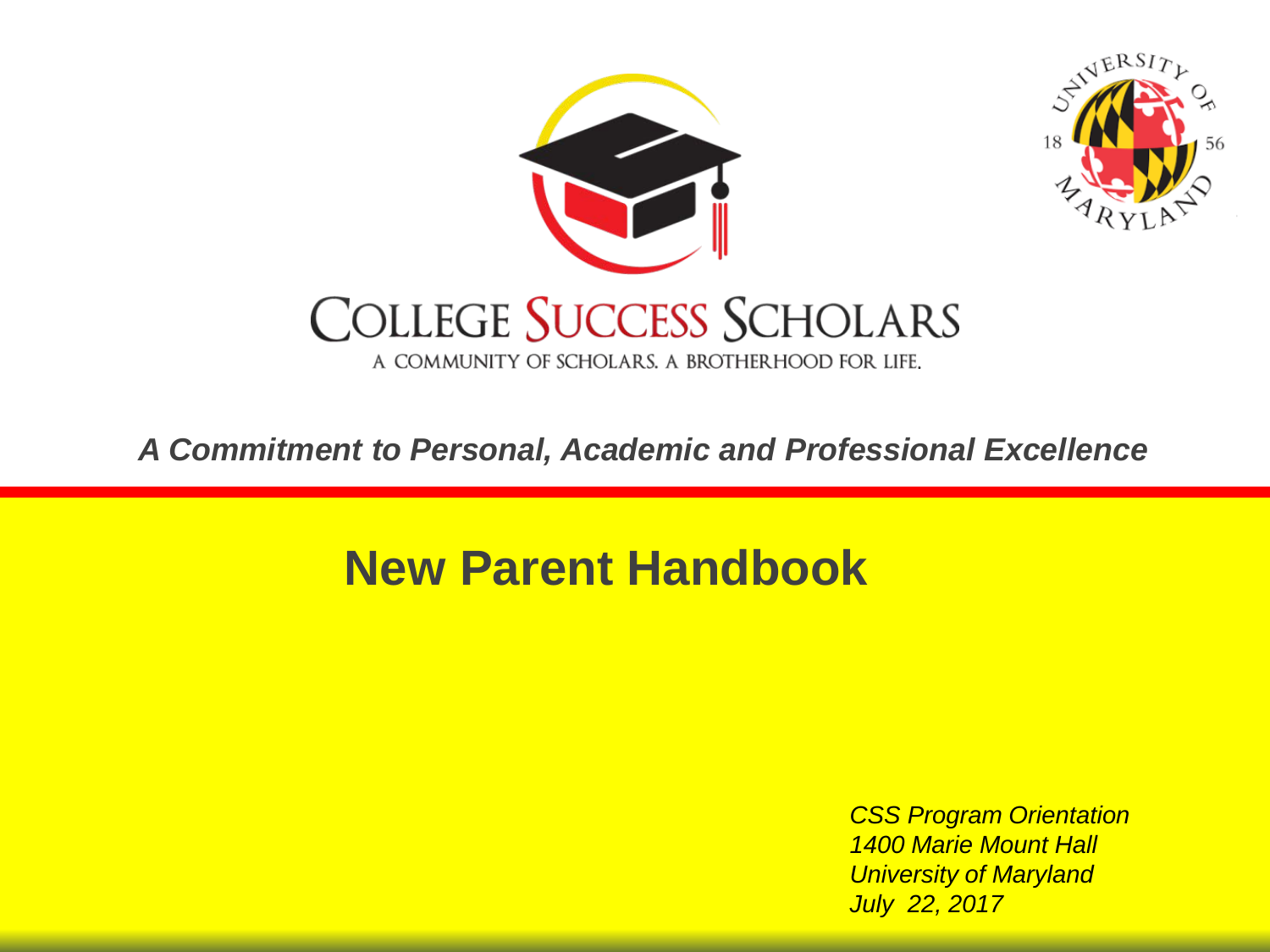### **Table of Contents**

| 10             |
|----------------|
| 14             |
| 15             |
| 16             |
| 18<br><b>R</b> |

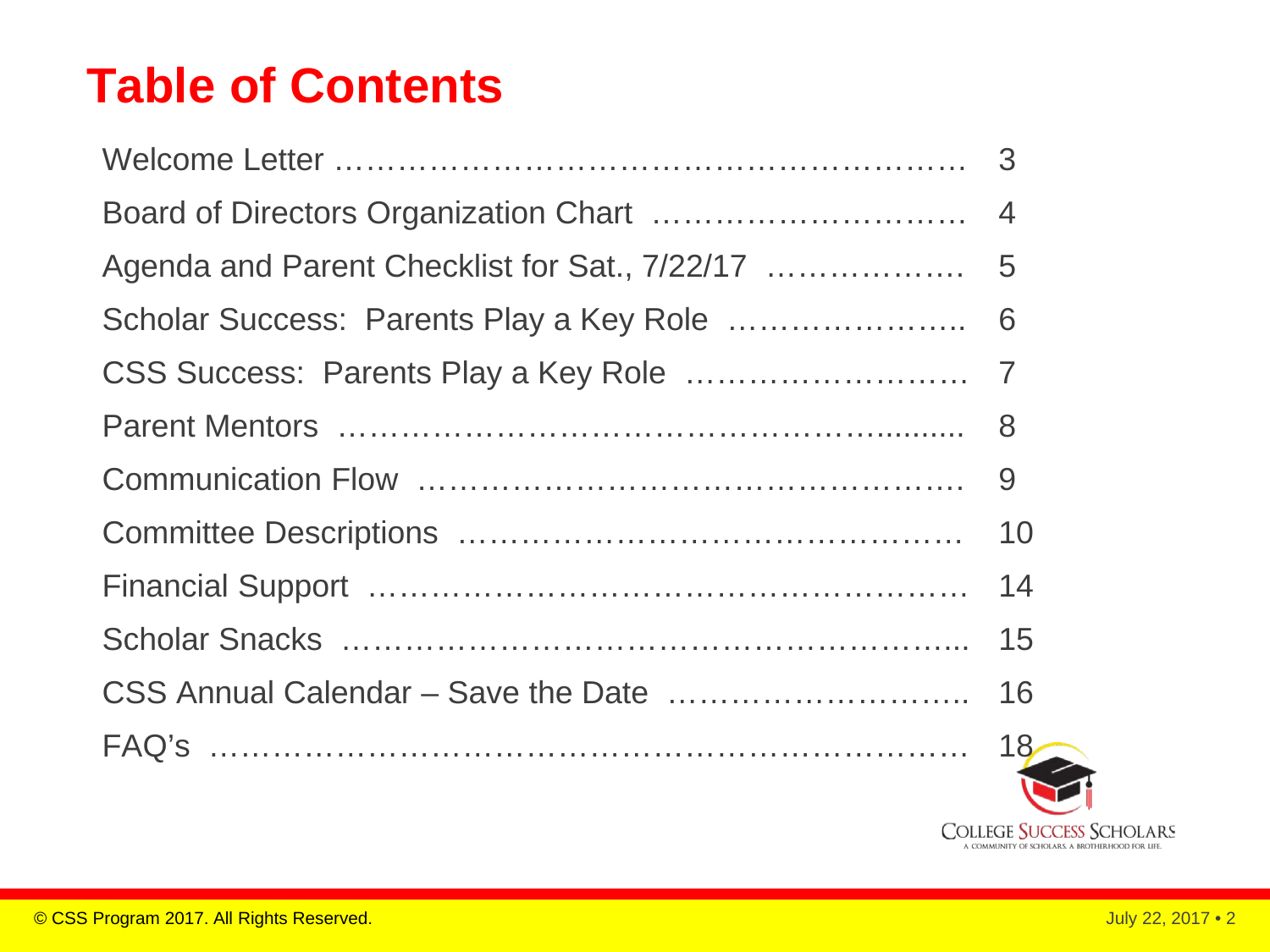### **Welcome**

Dear Parents of the 2017 Cohort:

Congratulations! It is our great pleasure to welcome you to the College Success Scholars Program (CSS Program) As a minority undergraduate entering the University of Maryland, your son has an opportunity to participate in the CSS Program which represents a uniquely cooperative effort to transform the lives of young men.

The CSS Program provides comprehensive, structured ongoing personal, academic and professional support to Black and Latino Male students with a primary emphasis on retention and graduation of the University of Maryland. The curriculum is centered on supporting the brilliance of the scholars in developing resiliency, agency, purpose and brotherhood.

Under the leadership of Dr. Christopher Lester, Executive Director of the Office of Multi-Ethic Studies, the CSS Program has developed a 10 year, proven track record of producing outstanding minority graduates at the University of Maryland.

Your Scholars will be asked to establish their very own roadmap to success at the beginning of their college career. They can participate in study groups and take advantage of tutoring to ensure academic success. The CSS Program also establishes strong, brotherly bonds and lifelong friendships among Scholars which can ease the transition to college life.

As parents you can be kept informed of your Scholar's academic standing. The CSS Program requires Scholars to report their grades on an ongoing basis. This information will be shared with you so you can track your son's academic success.

Also, as parents, you are encouraged to support your Scholar and participate in CSS activities. CSS Activity support can range from service on a committee to offering new ideas for fundraising. Every month parents and Scholars gather to inform parents of the CSS Program's objectives. These meetings often feature a potluck luncheon to provide a good way for parents to get to know one another.

We look forward to fun and fellowship as we work together in the CSS Program. It is a unique opportunity to transform the lives of our young men.

Sincerely,

The CSS Program Parents' Board of Directors

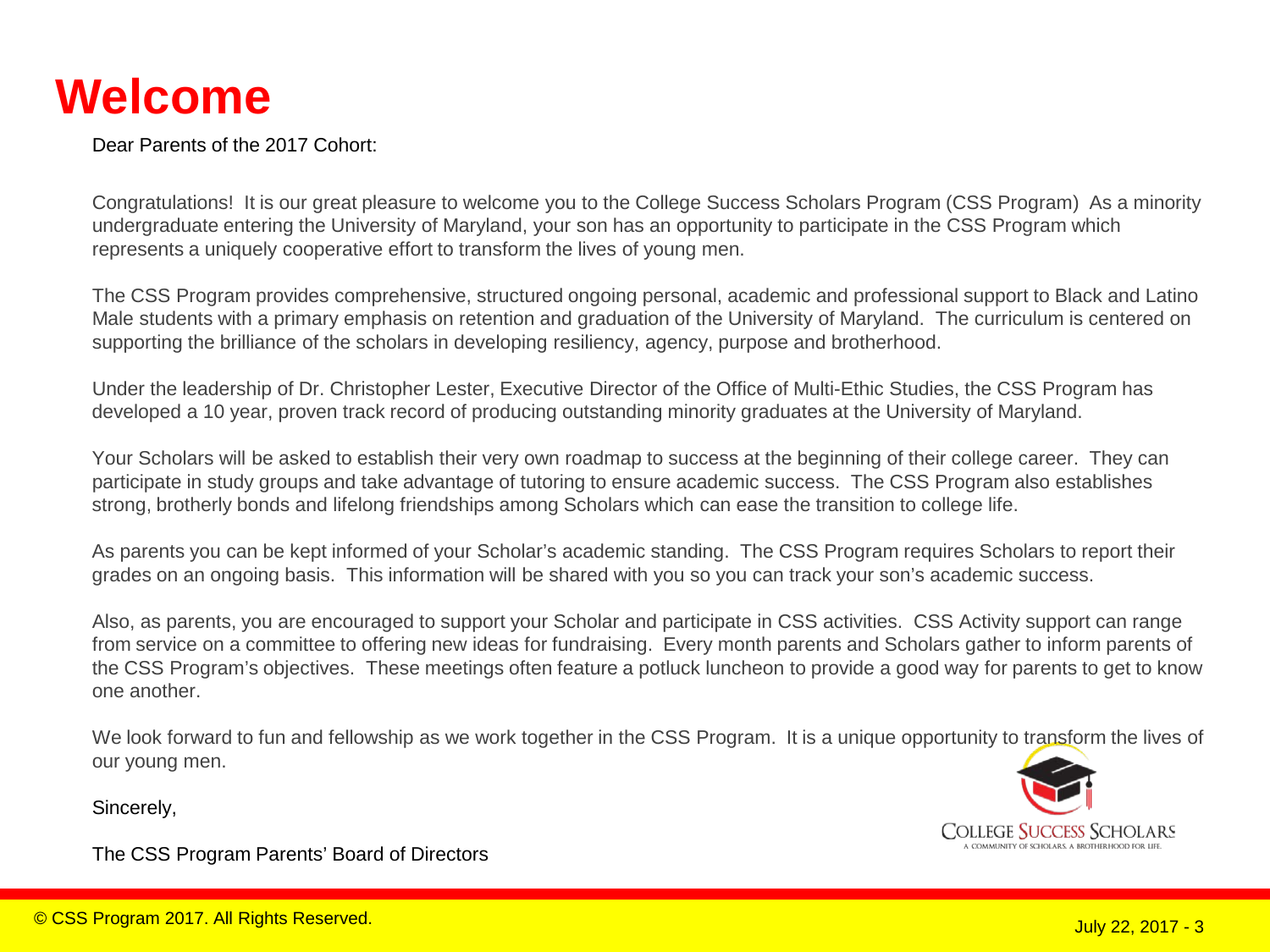### **CSS Program -- Board of Directors**

The "Board" is comprised of the Chair of the Board, the Executive Director and the Chairs of all Board Committees.

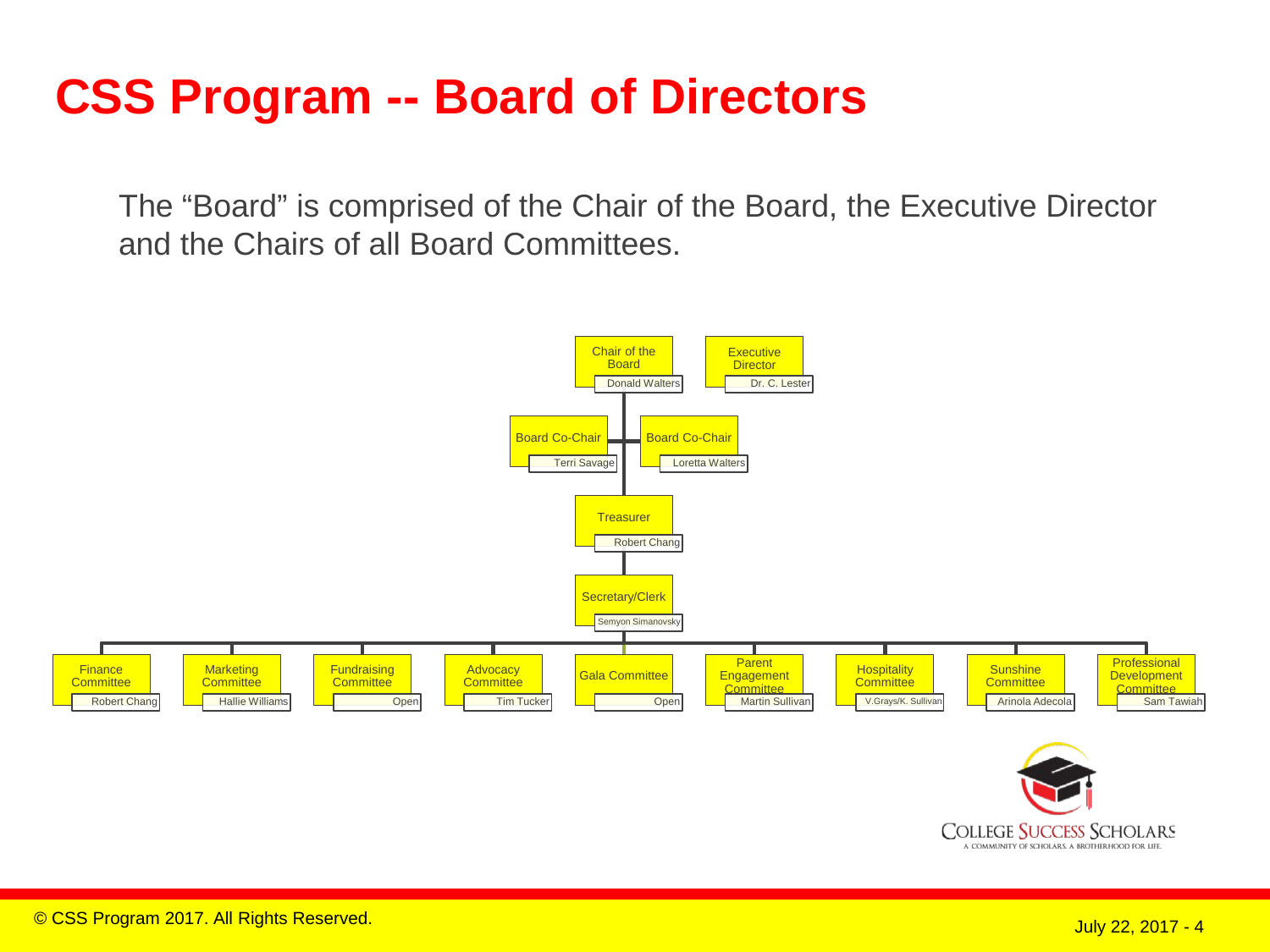### **Scholar Success: Parents Play a Key Role**

CSS relies on a three-pronged approach to ensure the success of its participants: Scholars, Parents, and CSS Program Leadership.

Research has shown that parent involvement, even throughout college, plays an important role in student achievement.

• Monitoring academic progress and maintaining consistent communication with your Scholar concerning his participation within the Program will contribute to your Scholar's success.



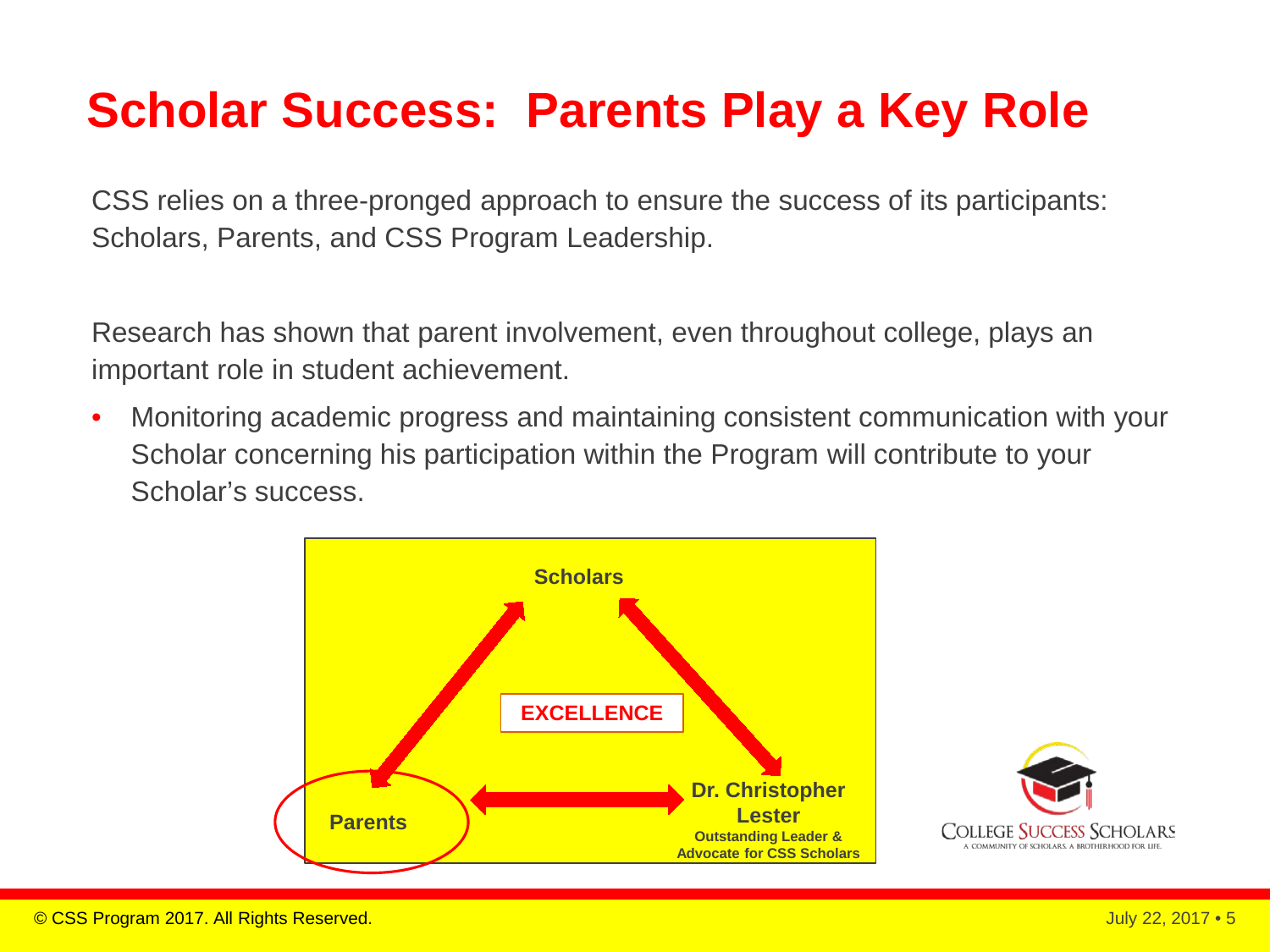## **CSS Program Success: Parents Play a Key Role**

Get involved. The benefits of the CSS Program do not come without collective commitment on the part of all parents.

There are many ways to get involved depending on your availability and current commitments.



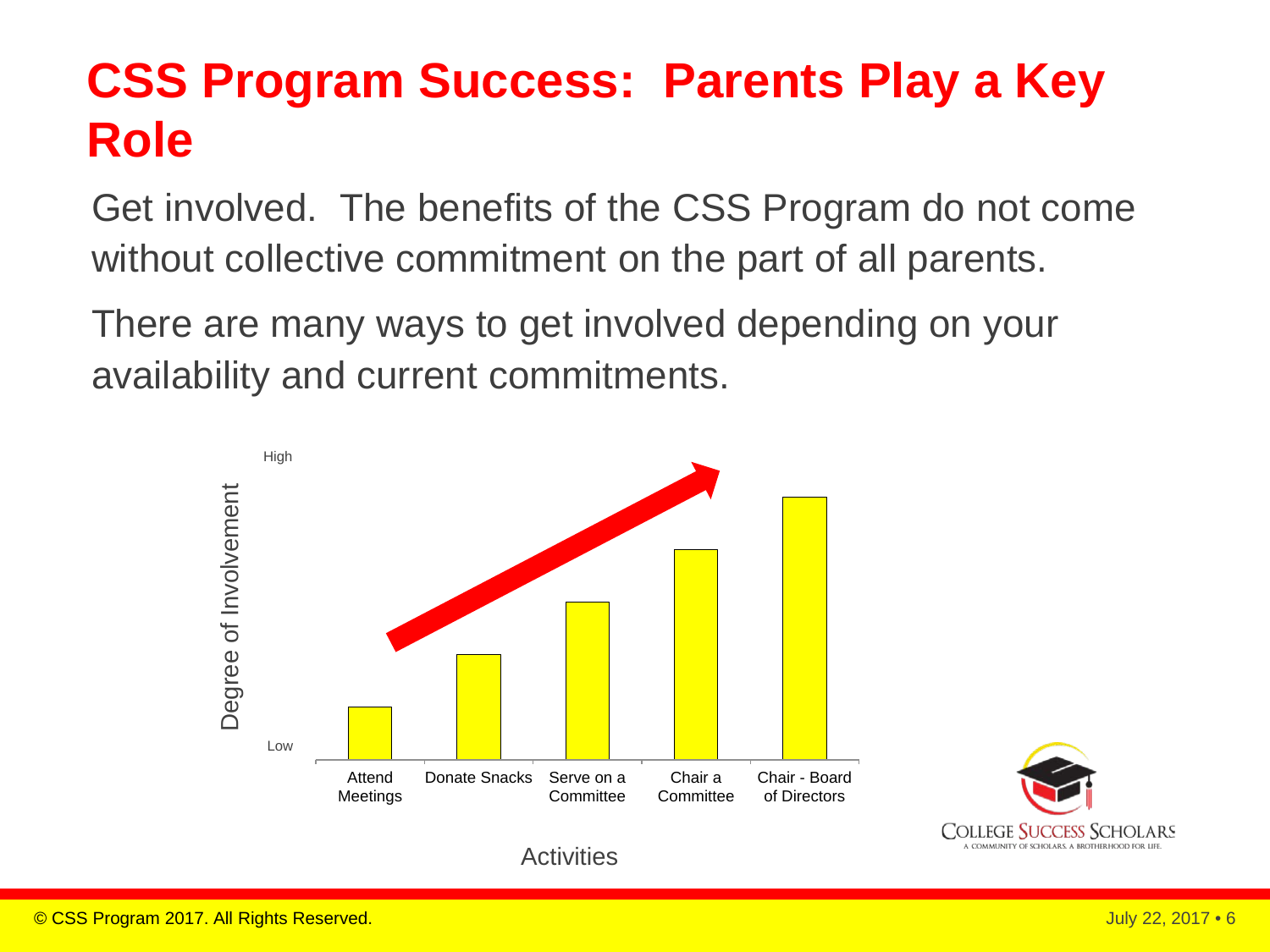### **CSS Parent Mentors Will Help Guide You**

You will be contacted by a current CSS Parent Mentor.

CSS Parent Mentors can answer your questions about the CSS Program and can describe the variety of different ways you can become involved in supporting the CSS Program.

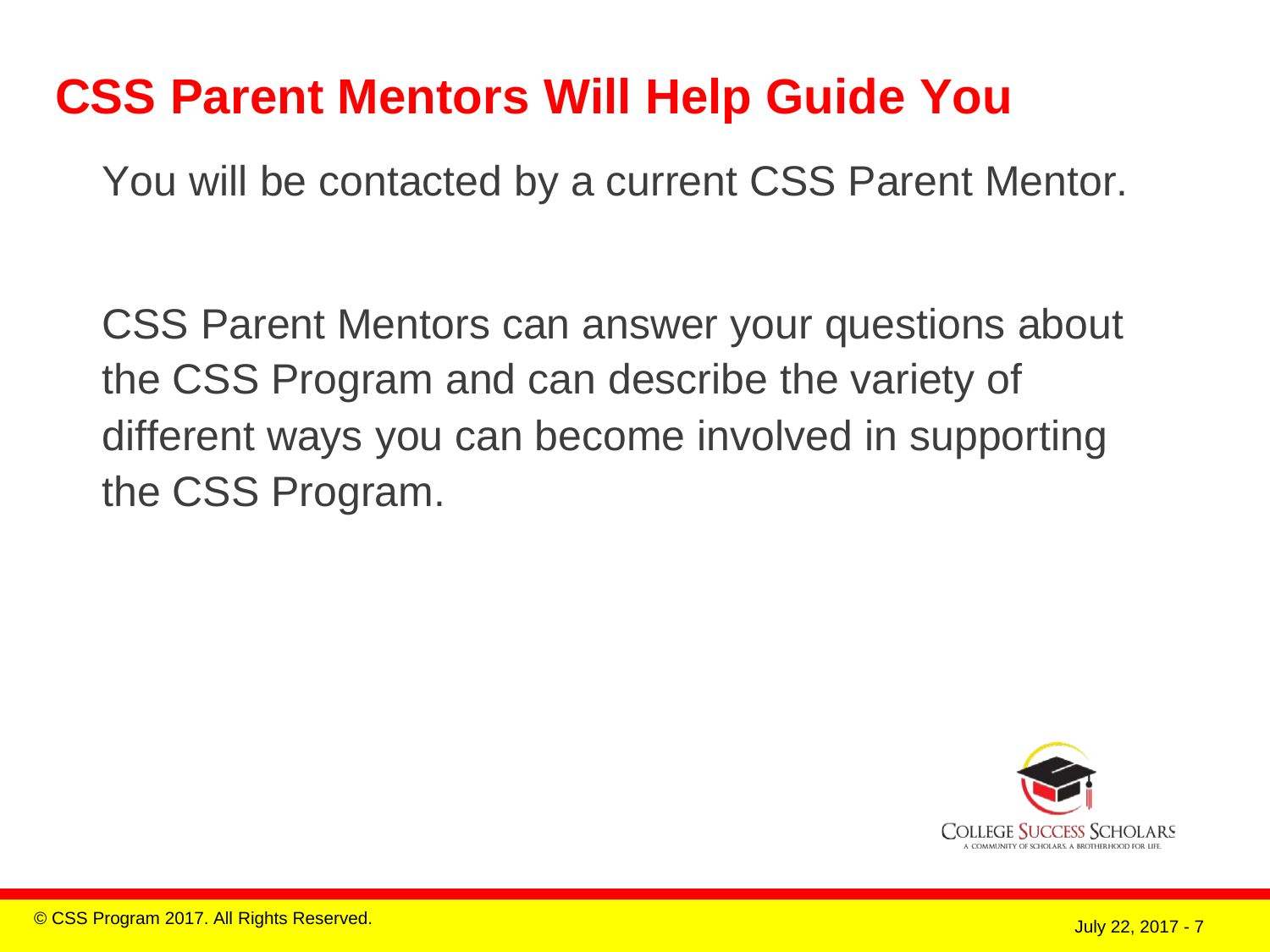## **Information and Communication Flow**

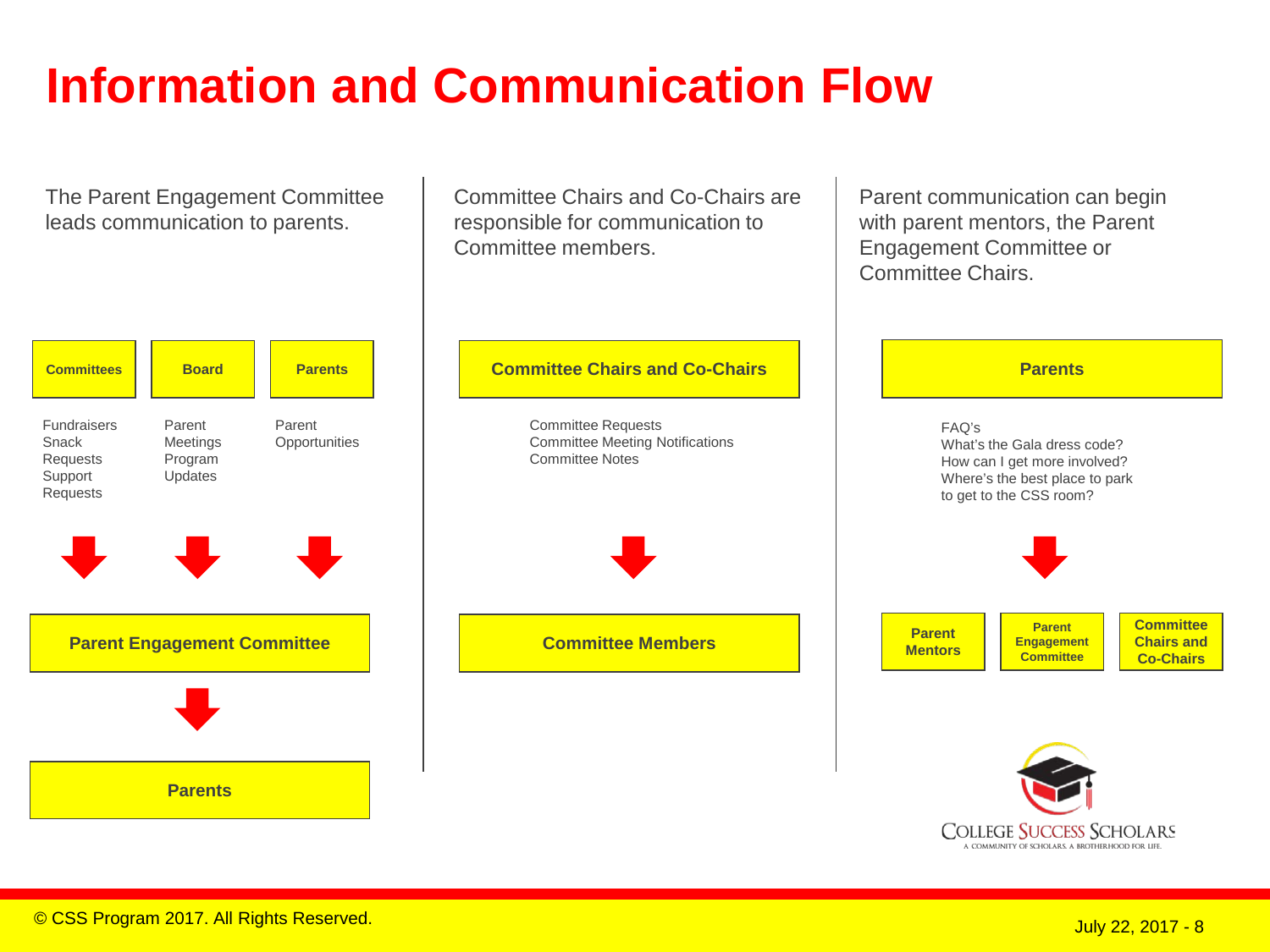Finance Committee (Chair: Robert Chang)

- The Finance Committee supports the Treasurer and maintains records of the CSS Program Parents' financial activities.
- Marketing Committee (Chair: Hallie Williams)
	- The Marketing Committee develops and coordinates the use of all CSS Program brands and communications.

Fundraising Committee (Chair: Open)

• The Fundraising Committee identifies strategies to raise revenue in support of CSS Program activities.

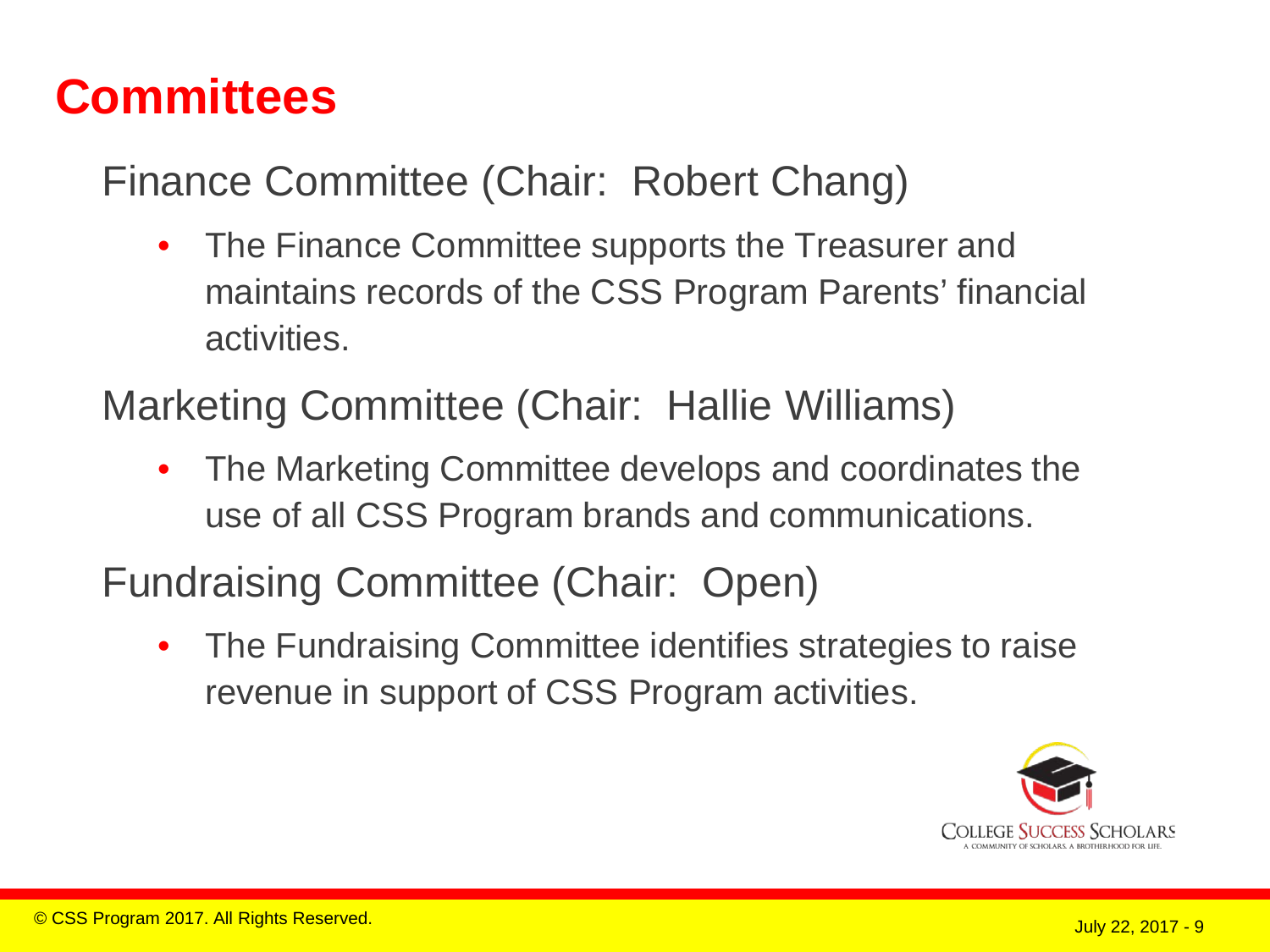Advocacy Committee (Chair: Tim Tucker)

- The Advocacy Committee pursues activities designed to promote greater awareness of the CSS Program with University Administrators and federal and state governmental leaders.
- Gala Committee (Chair: Open)
	- The Gala Committee organizes all aspects of the CSS Program Annual Gala.

Parent Engagement Committee (Chair: Martin Sullivan)

• The Parent Engagement Committee encourages volunteer participation by all CSS Program Parents.

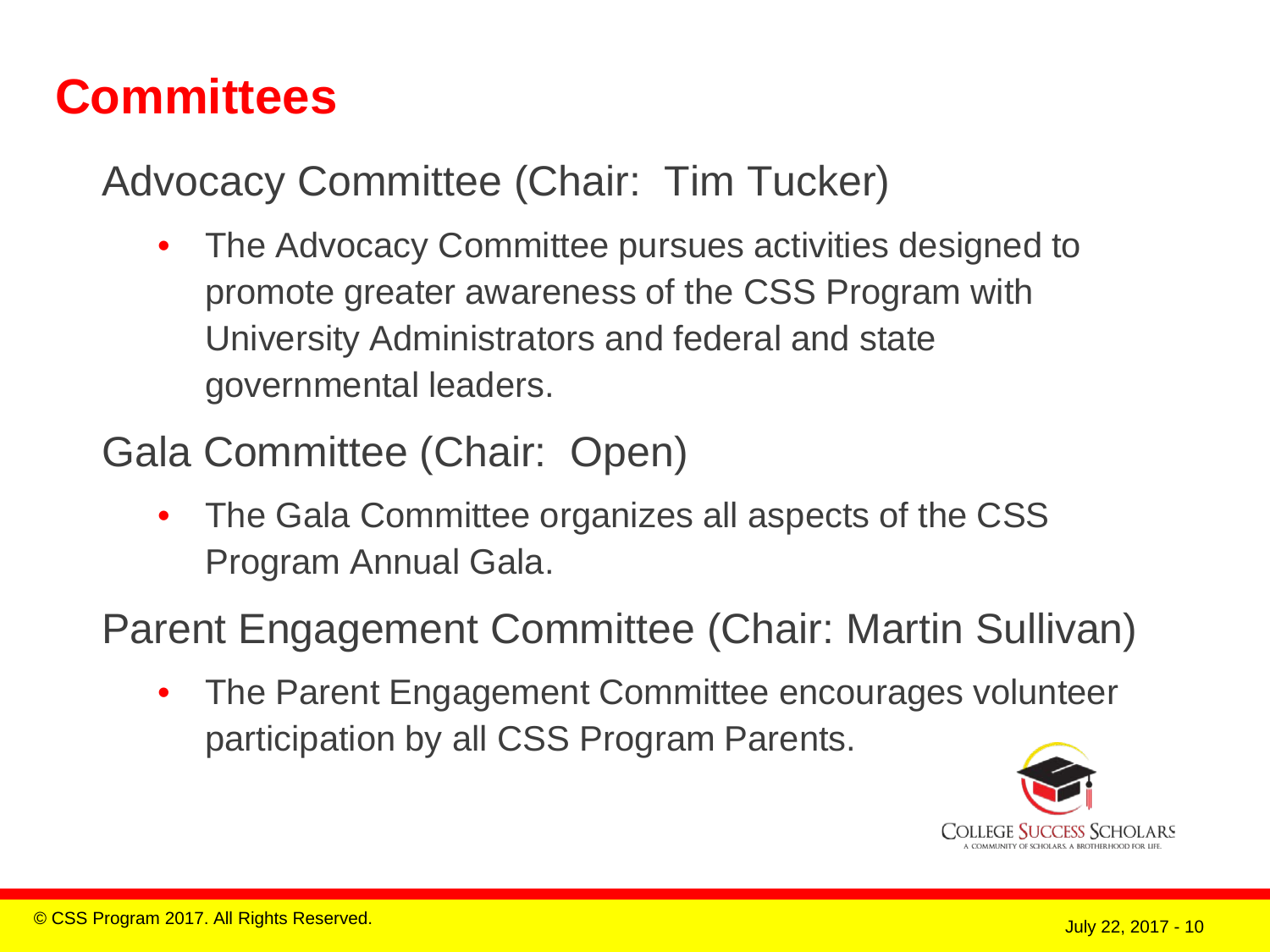Hospitality Committee (Chair: Valerie Grays/Kammie Sullivan)

• The Hospitality Committee ensures that all CSS Program Parents' activities are conducted in an open, friendly and hospitable manner designed to accommodate all CSS Program Parents.

Sunshine Committee (Chair: Arinola Adicola)

• The Sunshine Committee identifies opportunities to support CSS Program Scholars and Alumni in the event of extraordinary life events.

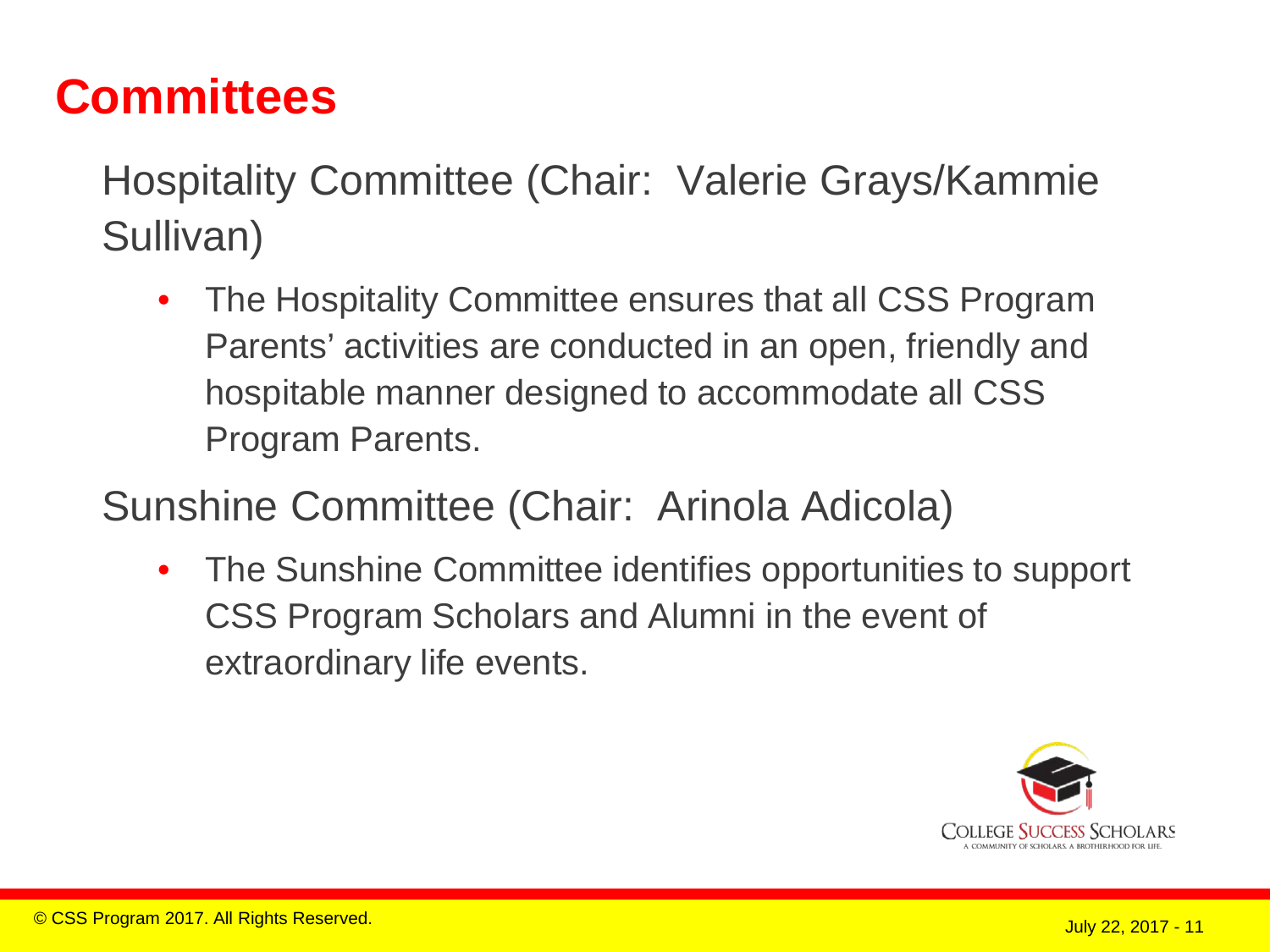Professional Development Committee (Chair: Sam Tawiah)

• The Professional Development Committee identifies appropriate activities to provide professional development opportunities and to serve as male role models and mentors for CSS Program Scholars.

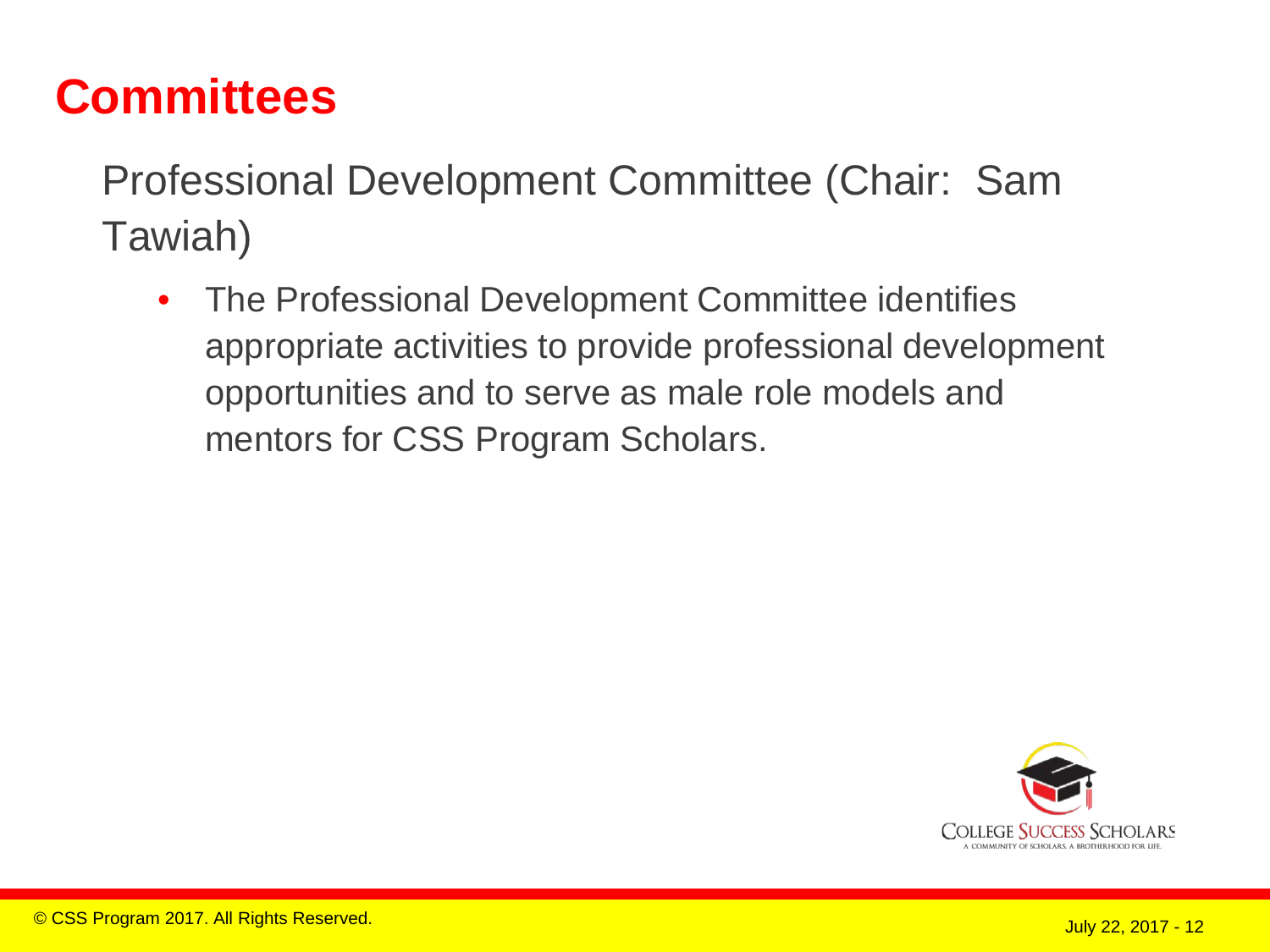### **Financial Support**

All CSS Parents will be asked to make a financial contribution to support the CSS Program. Contributions are tax deductible.

Summer, Fall and Spring contributions of \$50 per period.

You can also support the CSS Program through Gala sponsorship and direct financial contributions at monthly Parent Meetings or at <http://www.omse.umd.edu/donate.html>



.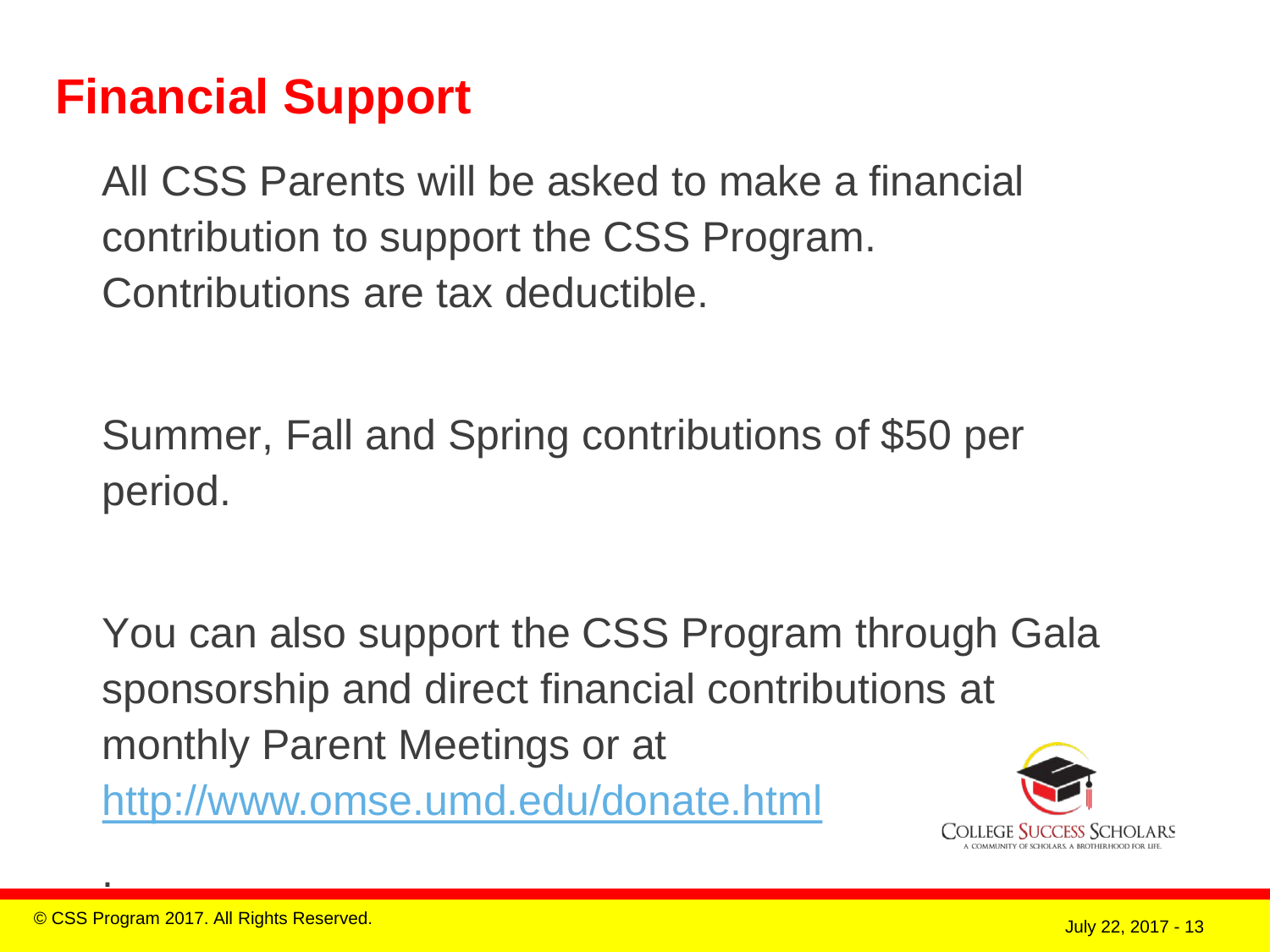### **Scholar Snacks**

CSS Scholars have exclusive access to a 24/7 study room to study on a group or individual basis.

CSS Parents provide snacks so Scholars have access to appropriate food items to "fuel" their studies.

We encourage all CSS Parents to provide snacks for the study room.

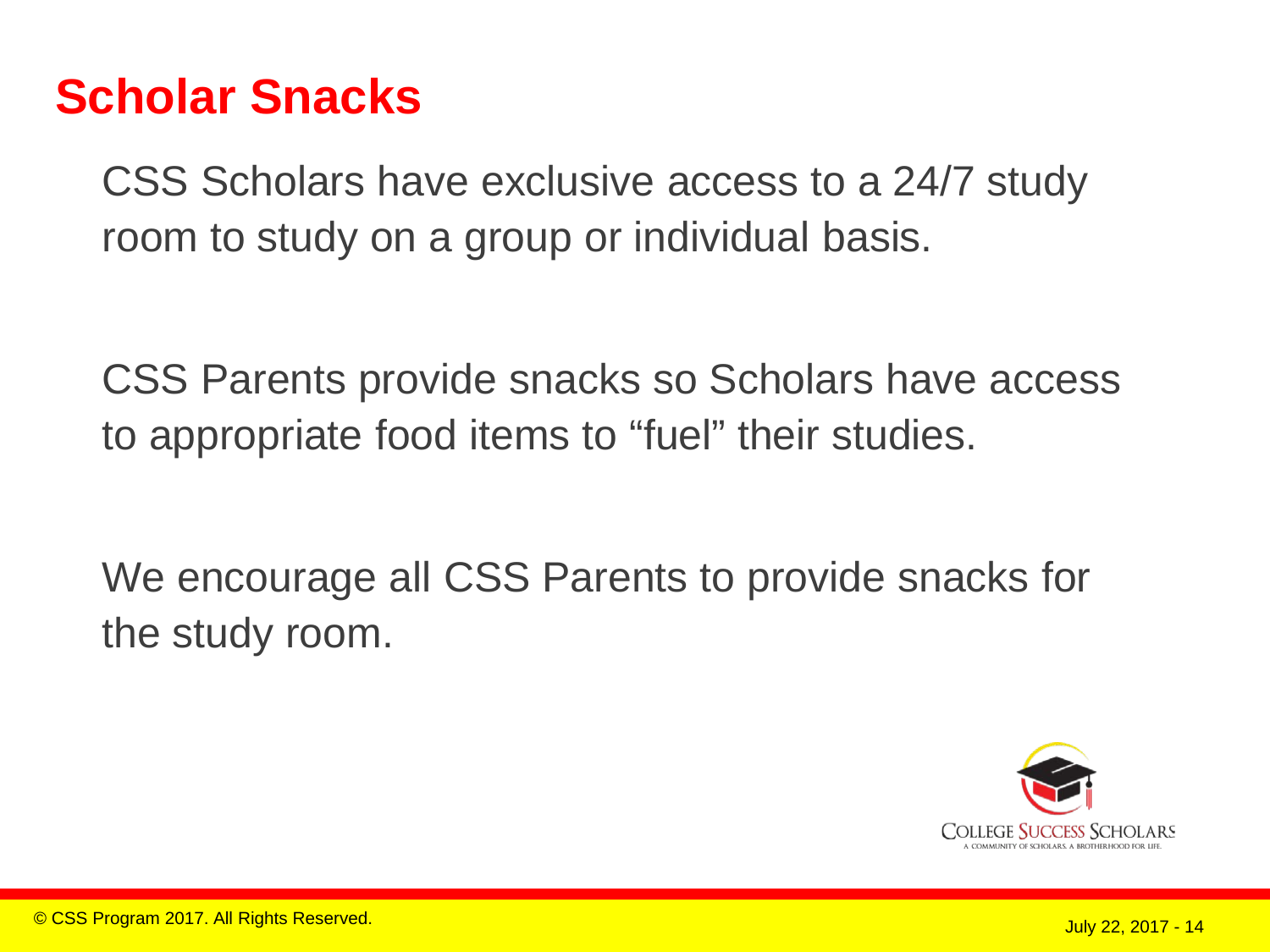### **2017 Calendar – Save the Date**



**COMMUNITY OF SCHOLARS. A BROTHERHOOD FOR LIFE**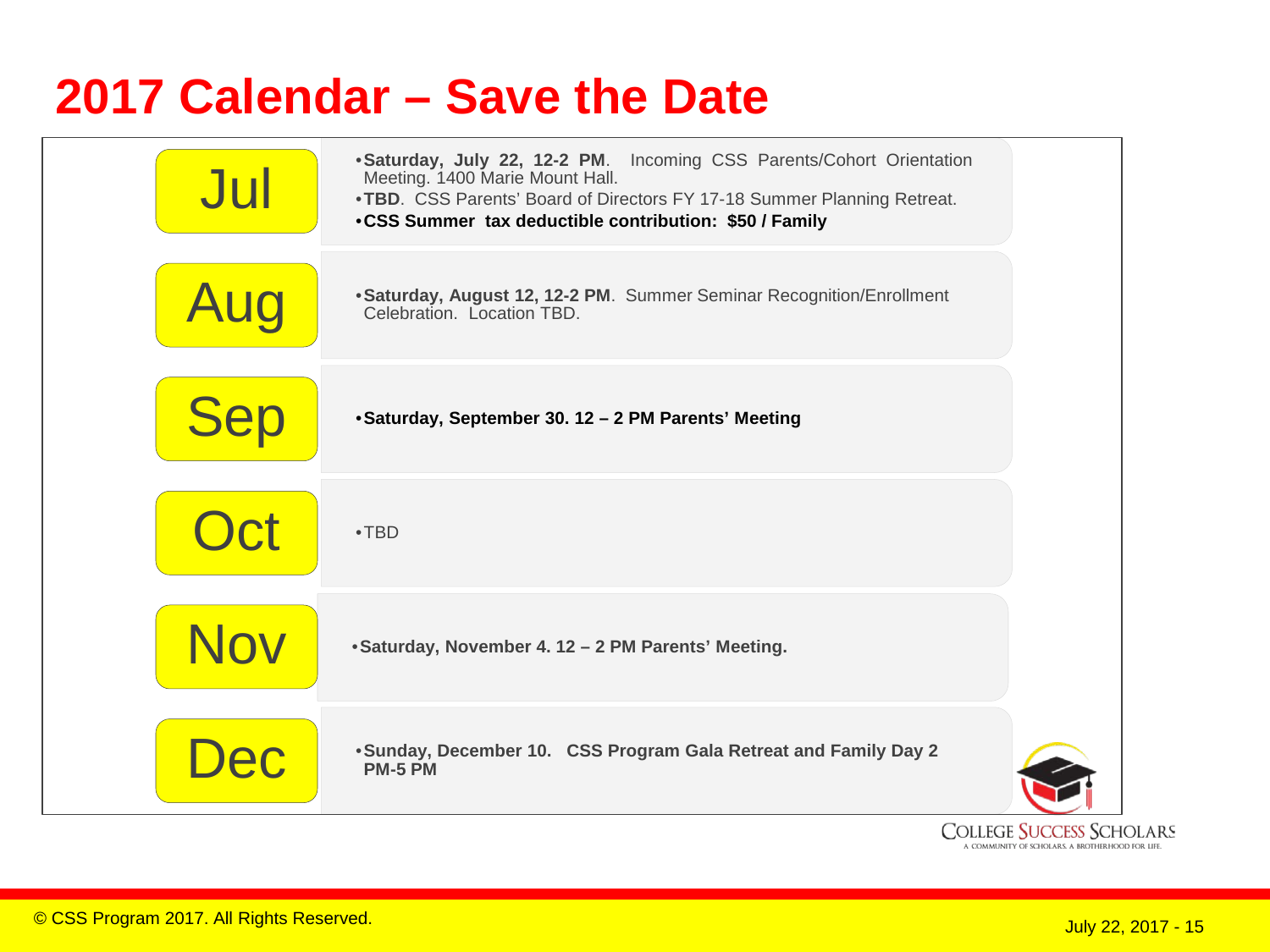### **2018 Calendar – Save the Date**

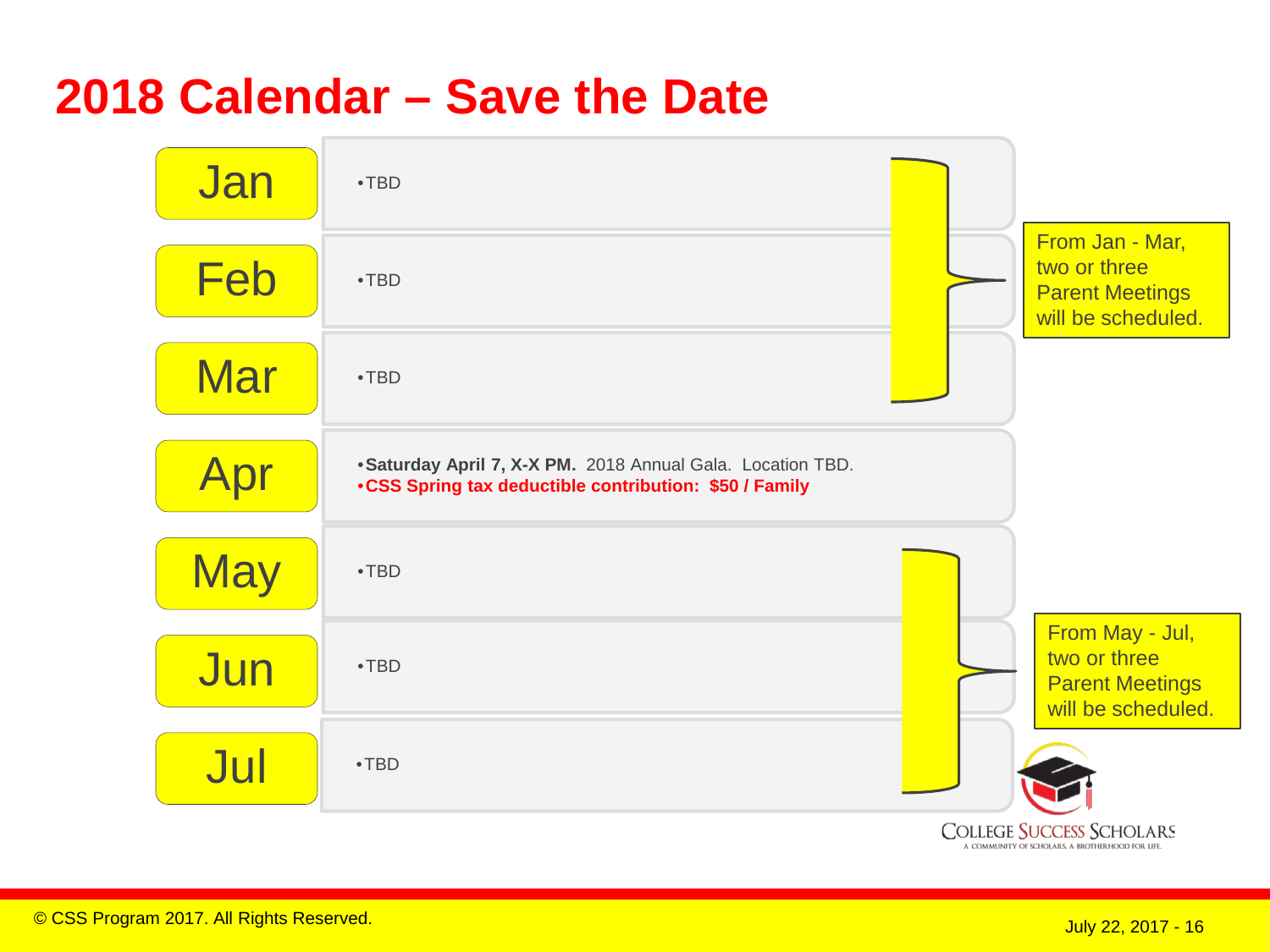

#### **Why should my son join the College Success Scholars (CSS) Program?**

A. A key goal of the CSS Program is to close the achievement gap and help each Scholar "stay the course" and graduate from the University of Maryland (UMD) with a successful launch into a professional career and/or post graduate studies. The Program is structured to provide consistent academic, personal, and professional support from the summer program before entering as a freshman until graduation from UMD.

#### **How does the CSS Program support its Scholars?**

A. CSS offers a six-week summer seminar for incoming freshman, a CSS first-year weekly seminar, a professional development series and mandatory study sessions (for Freshman). Free tutoring is also available to assist Scholars to achieve academic success in more difficult subjects but also to strengthen comprehension and applied learning for successful course completion and exam results.

#### **What are CSS Graduates doing now?**

A. CSS Scholars have an opportunity to participate in internships, research opportunities and study abroad while attending UMD. Upon graduation, CSS Graduates are sought by employers at some of the nation's top organizations. Many others are pursing graduate education at elite universities in fields of business, medicine, engineering, and education.

#### **Is there a cost to join the CSS Program?**

A. No. However, there are activities Scholars have the option to participate in where there are associated fees such as a Winter Retreat at a local ski resort. The CSS Program supplements the cost for these activities to ensure the fees remain nominal. The CSS Program is affiliated with the Office of Multi-Ethnic Student Education (OMSE). The CSS Program however, does not receive any special funding or financial appropriation. Therefore, parents are asked to make a nominal tax deductible donation of \$50 in the summer, fall and spring.

#### **If I would like to provide financial support for the CSS Program beyond the donation threshold, may I do so?**

A. Absolutely. All donations to the CSS Program are tax deductible and are greatly appreciated. Donations can be made at monthly parent meetings and also via our website at <http://www.omse.umd.edu/donate.html>

#### **I have more questions, who can I ask?**

A. CSS Parents are available to answer any additional questions you might have. Reach out to your Parent Mentor, Board Chair & Co-Chairs, or Committee Chairs. Board and Committee Chair names are listed in this handbook on page 4.

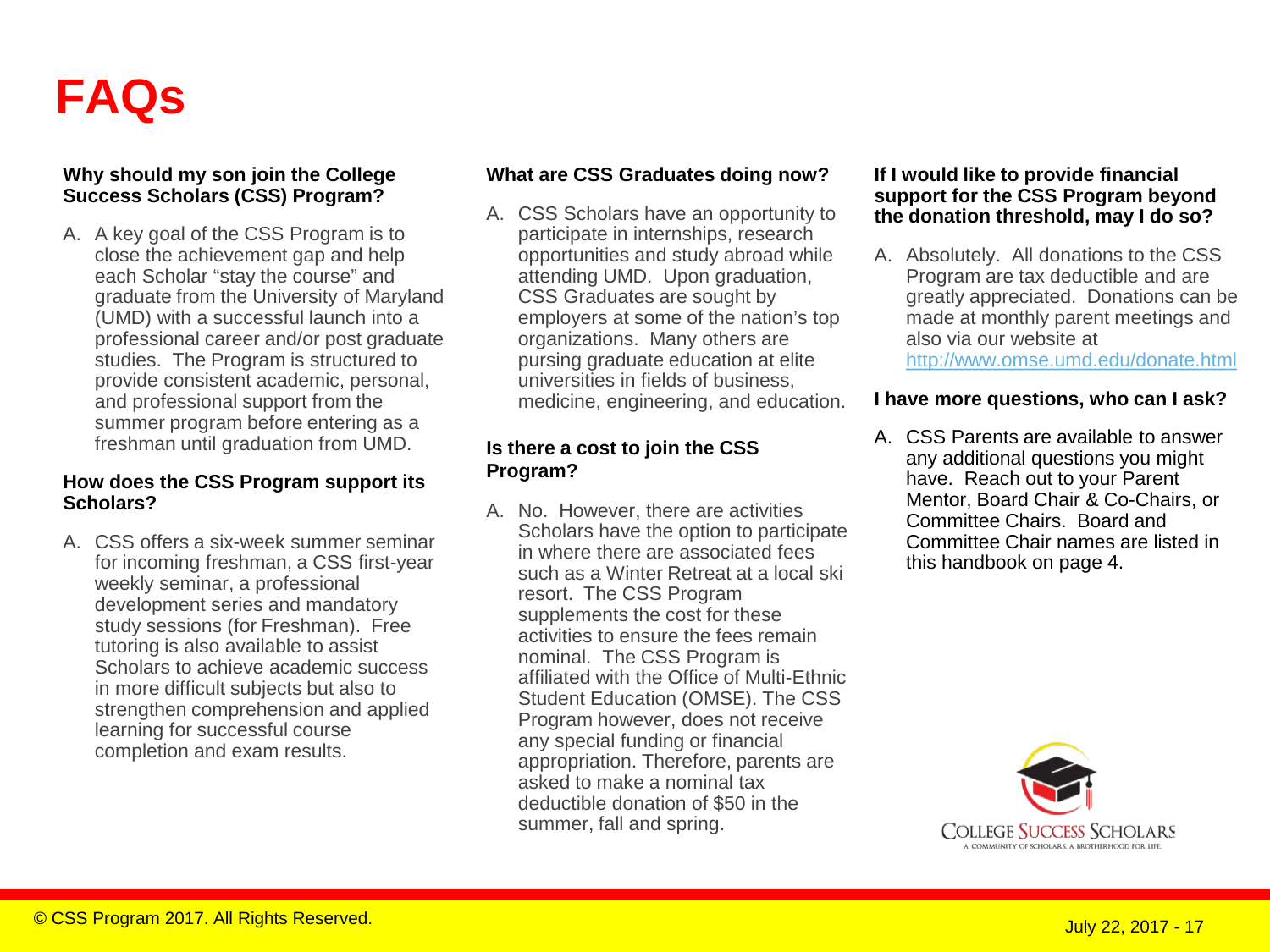### **FAQ's**

**My son is in college now and expected to be independent. How does the CSS Program involve me as a parent?** 

A. CSS relies on a three-pronged approach to ensure the success of its participants: Scholars, Parents, and CSS Program Leadership. Research has shown that parent involvement, even throughout college years, plays an important role in student achievement. Attending CSS meetings regularly, volunteering for CSS Committees, monitoring academic progress, and maintaining consistent communication with your Scholar concerning his participation within the Program are just a few ways that CSS Parents can get involved!

#### **Are parents only allowed to serve on one Committee?**

A. Parents may join multiple Committees and may choose to participate in various CSS Parent activities throughout the year.

#### **What does CSS expect from parents?**

A. CSS expects active participation and involvement in CSS Program activities. For example, CSS conducts an Annual Gala to raise funds to support the Program. Many CSS Parents support the Gala through serving on a Gala Committee, purchasing tickets to attend the event and buying ads in the Gala Program.

#### **How do I sign up for a Committee?**

A. Parents may sign up for any CSS Committee at any of the parent meetings or by contacting a Committee Chair.

### **How can I get involved?**

A. There are currently 9 Committees that enable parents to participate and contribute to the success of the Scholars in the CSS Program. Parents are expected to participate in at least one Committee annually.

#### **Are parents only allowed to serve on one Committee?**

A. Parents may join multiple Committees or choose to participate in various activities throughout the year.

#### **My schedule is very busy. Will CSS take a lot of time?**

A. CSS conducts periodic parent meetings. Meetings are generally scheduled on Saturdays and last 2-3 hours with light refreshments and/or lunch. Parents have an opportunity to contribute for potluck lunches as well. All CSS Parents are strongly encouraged to attend every meeting even if you can only attend for a portion of the time. In addition, there are various volunteer opportunities that can also be geared towards parents who are challenged due to conflicts with personal and work schedules. If you have concerns about the time commitment involved, please don't hesitate to contact a member of the Parent Engagement Committee.

.